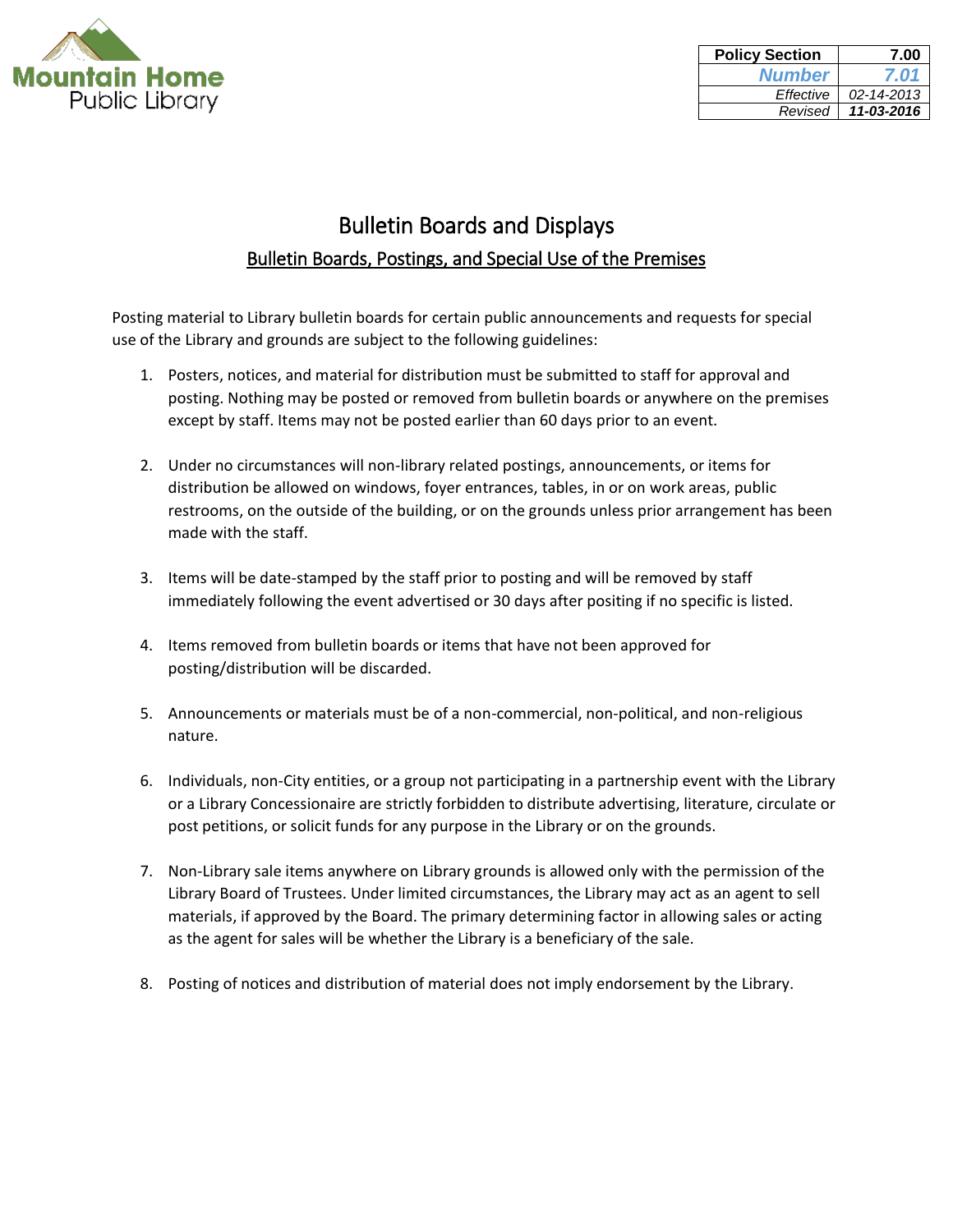

| <b>Policy Section</b> | 7.00       |
|-----------------------|------------|
| <b>Number</b>         | 7.02       |
| Effective             | 10-05-1996 |
| Revised               | 11-03-2016 |

## **Displays**

The Library will consider requests from individuals, organizations, and businesses to exhibit displays and post advertisements or brochures of a non-commercial, non-political, and non-religious nature. Anyone wishing to use the Library for this purpose must receive the permission of the Director and/or Board of Trustees prior to the scheduled showing or event. In all instances, the Library reserves the right to refuse any materials for exhibit, display, or posting. It is the policy of the Library not to advertise commercial endeavors unless the Library is a beneficiary of those endeavors. The Library is not responsible for loss of damage to items.

The Board hereby defines the conditions under which items may be accepted for display or posting in the Library:

- 1. Director or designee will determine suitability of an item or items based on space/facilities available and objectives of the Library.
- 2. Display items are accepted for a limited amount of time and will generally not exceed 30 days unless previously approval has been given.
- 3. Exhibitors are advised to carry their own insurance. No liability for loss of, or damage to, display items is assumed by either the Library or by the City of Mountain Home.
- 4. In the event display material is not reclaimed within 2 weeks after the end date of the display, a certified letter will be sent to the exhibitor allowing 30 days to pick up items. After that time the Library will make every effort to sell and/or dispose of the property in accordance with applicable Idaho law.
- 5. The display application form (Exhibit 7.02a), clearing stating the duration of the display and its terms, will be completed and signed in every case and must be on file in the Library Administration office before displays will be approved.